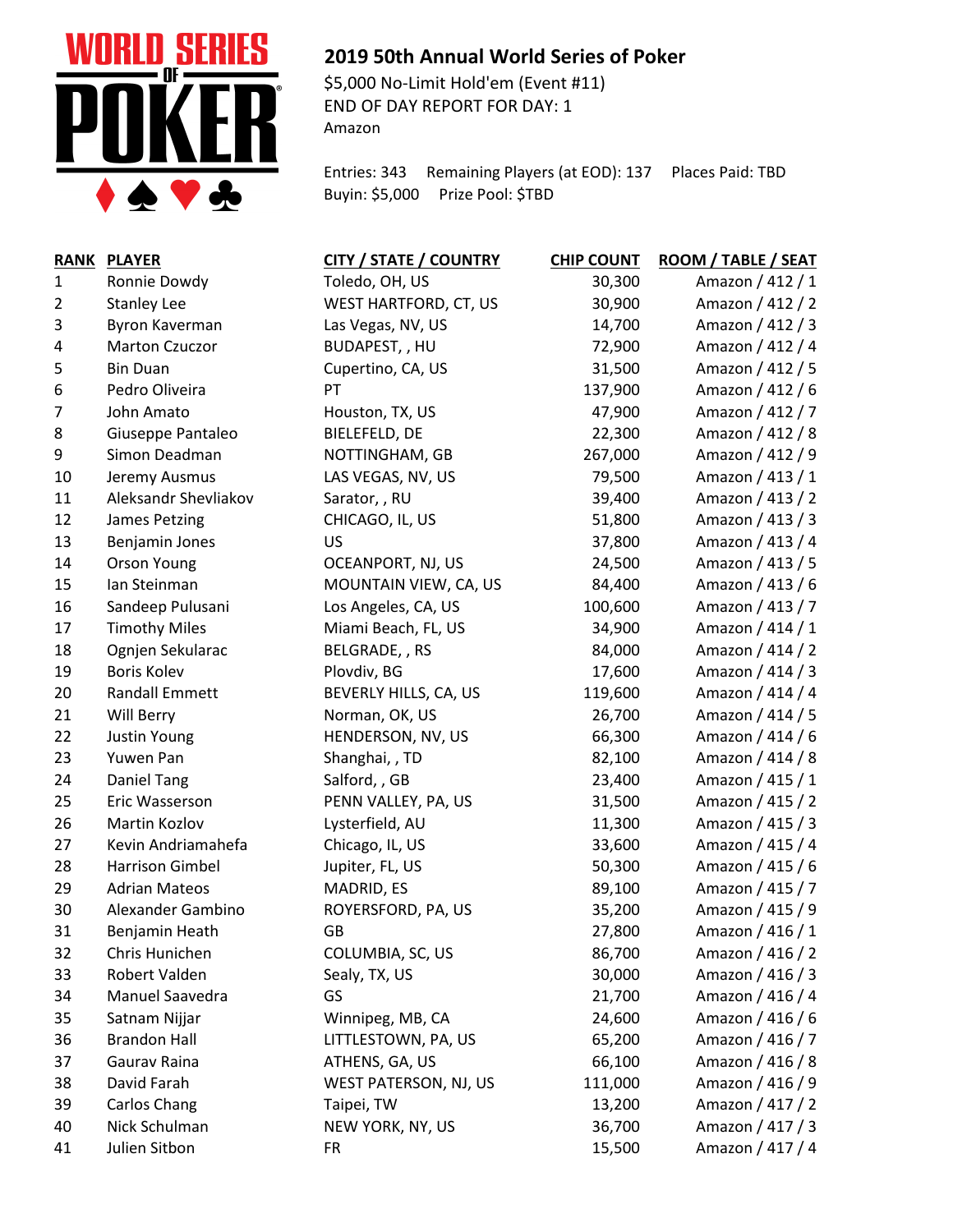| 42 | Justin Bonomo          | Las Vegas, NV, US          | 41,400  | Amazon / 417 / 5 |
|----|------------------------|----------------------------|---------|------------------|
| 43 | Shannon Shorr          | Las Vegas, NV, US          | 50,400  | Amazon / 417 / 6 |
| 44 | Manoj Ravi             | Redmond, WA, US            | 127,500 | Amazon / 417 / 7 |
| 45 | Georgios Kitsios       | GR                         | 154,000 | Amazon / 417 / 8 |
| 46 | Darryll Fish           | Miami, FL, US              | 254,400 | Amazon / 417 / 9 |
| 47 | <b>Dietrich Fast</b>   | Vienna, AT                 | 137,300 | Amazon / 418 / 1 |
| 48 | <b>Thomas Boivin</b>   | Charleroi, , BE            | 78,000  | Amazon / 418 / 2 |
| 49 | James Chen             | Taichung, TW               | 62,200  | Amazon / 418 / 3 |
| 50 | <b>Taylor Black</b>    | Santa Cruz, CA, US         | 85,000  | Amazon / 418 / 4 |
| 51 | Hanna Khalaf           | Woodside, CA, US           | 29,500  | Amazon / 418 / 5 |
| 52 | <b>Brant How</b>       | Vancouver, BC, CA          | 31,100  | Amazon / 418 / 7 |
| 53 | Elias Gutierrez        | Georgia, , CH              | 54,200  | Amazon / 418 / 8 |
| 54 | Peter Jaksland         | ESPERGUERDE, , DK          | 117,700 | Amazon / 418 / 9 |
| 55 | Chander Jain           | Houston, TX, US            | 104,100 | Amazon / 420 / 1 |
| 56 | Chris Moorman          | <b>BENFLEET, GB</b>        | 38,200  | Amazon / 420 / 2 |
| 57 | Ryan Olisar            | NAPERVILLE, IL, US         | 107,600 | Amazon / 420 / 3 |
| 58 | Andy Tsai              | HUNTINGTON BEACH, CA, US   | 20,500  | Amazon / 420 / 4 |
| 59 | Kenny Hallaert         | HANSBEKE, BE               | 90,200  | Amazon / 420 / 5 |
| 60 | Shaun Deeb             | LAS VEGAS, NV, US          | 32,400  | Amazon / 420 / 6 |
| 61 | Ian Ohara              | Coconut Creek, Florida, US | 79,000  | Amazon / 420 / 7 |
| 62 | Ben Keeline            | OSWEGO, IL, US             | 27,000  | Amazon / 420 / 8 |
| 63 | Ralph Wong             | WEST CHESTER, PA, US       | 132,900 | Amazon / 420 / 9 |
| 64 | Kristen Bicknell       | NEPEAN, ON, CA             | 28,300  | Amazon / 421 / 1 |
| 65 | <b>Tim Reilly</b>      | NATICK, MA, US             | 17,000  | Amazon / 421 / 2 |
| 66 | Jerry Robinson         | RALEIGH, NC, US            | 15,000  | Amazon / 421 / 3 |
| 67 | Chen Dong              | <b>CN</b>                  | 62,300  | Amazon / 421 / 4 |
| 68 | Tanveer Dhanjal        | Toronto,, CA               | 52,400  | Amazon / 421 / 5 |
| 69 | Matthew Boyd           | Downey, CA, US             | 25,400  | Amazon / 421 / 6 |
| 70 |                        |                            | 120,300 |                  |
|    | Jai Singh              | Onl Signup-No City, CA, US |         | Amazon / 421 / 7 |
| 71 | Eli Ross               | Philadelphia, PA, US       | 53,000  | Amazon / 421 / 8 |
| 72 | Rupesh Pattni          | Duarte, CA, US             | 53,900  | Amazon / 421 / 9 |
| 73 | <b>Brett Bader</b>     | Jericho, NY, US            | 158,400 | Amazon / 422 / 1 |
| 74 | <b>Harold Evans</b>    | EVANSVILLE, IN, US         | 24,000  | Amazon / 422 / 2 |
| 75 | Jordan Spurlin         | Tucson, AZ, US             | 99,800  | Amazon / 422 / 4 |
| 76 | Juan Cortes            | BAXLEY, GA, US             | 51,000  | Amazon / 422 / 6 |
| 77 | <b>Ricky Guan</b>      | Brooklyn, NY, US           | 131,500 | Amazon / 422 / 7 |
| 78 | Mario Hofler           | Manomet, MA, US            | 112,900 | Amazon / 422 / 9 |
| 79 | Kyriakos Papadopouluos | GR                         | 73,300  | Amazon / 423 / 1 |
| 80 | Yingui Li              | <b>CN</b>                  | 49,700  | Amazon / 423 / 2 |
| 81 | Jason Tucker           | Renton, WA, US             | 114,900 | Amazon / 423 / 3 |
| 82 | Jonathan Concepcion    | LAGUNA, , ES               | 58,400  | Amazon / 423 / 6 |
| 83 | Faraz Jaka             | Delray Beach, FL, US       | 224,600 | Amazon / 423 / 7 |
| 84 | Samuel Cosby           | Portland, OR, US           | 76,500  | Amazon / 423 / 8 |
| 85 | Kelly Becker           | Vancouver, BC, CA          | 26,300  | Amazon / 424 / 1 |
| 86 | <b>Richard Tuhrim</b>  | New York, NY, US           | 47,900  | Amazon / 424 / 2 |
| 87 | Lars Kamphues          | Wildschoeau, , DE          | 93,600  | Amazon / 424 / 3 |
| 88 | <b>Niall Farrell</b>   | Glasgow, GB                | 130,000 | Amazon / 424 / 5 |
| 89 | Daniel Park            | Bothell, WA, US            | 50,900  | Amazon / 424 / 6 |
| 90 | Joao Vieira            | PT                         | 71,800  | Amazon / 424 / 7 |
| 91 | Andy Frankenberger     | NEW YORK, NY, US           | 40,400  | Amazon / 424 / 8 |
| 92 | Joseph Cheong          | LA MIRADA, CA, US          | 63,300  | Amazon / 425 / 2 |
| 93 | Maria Ho               | ARCADIA, CA, US            | 32,200  | Amazon / 425 / 3 |